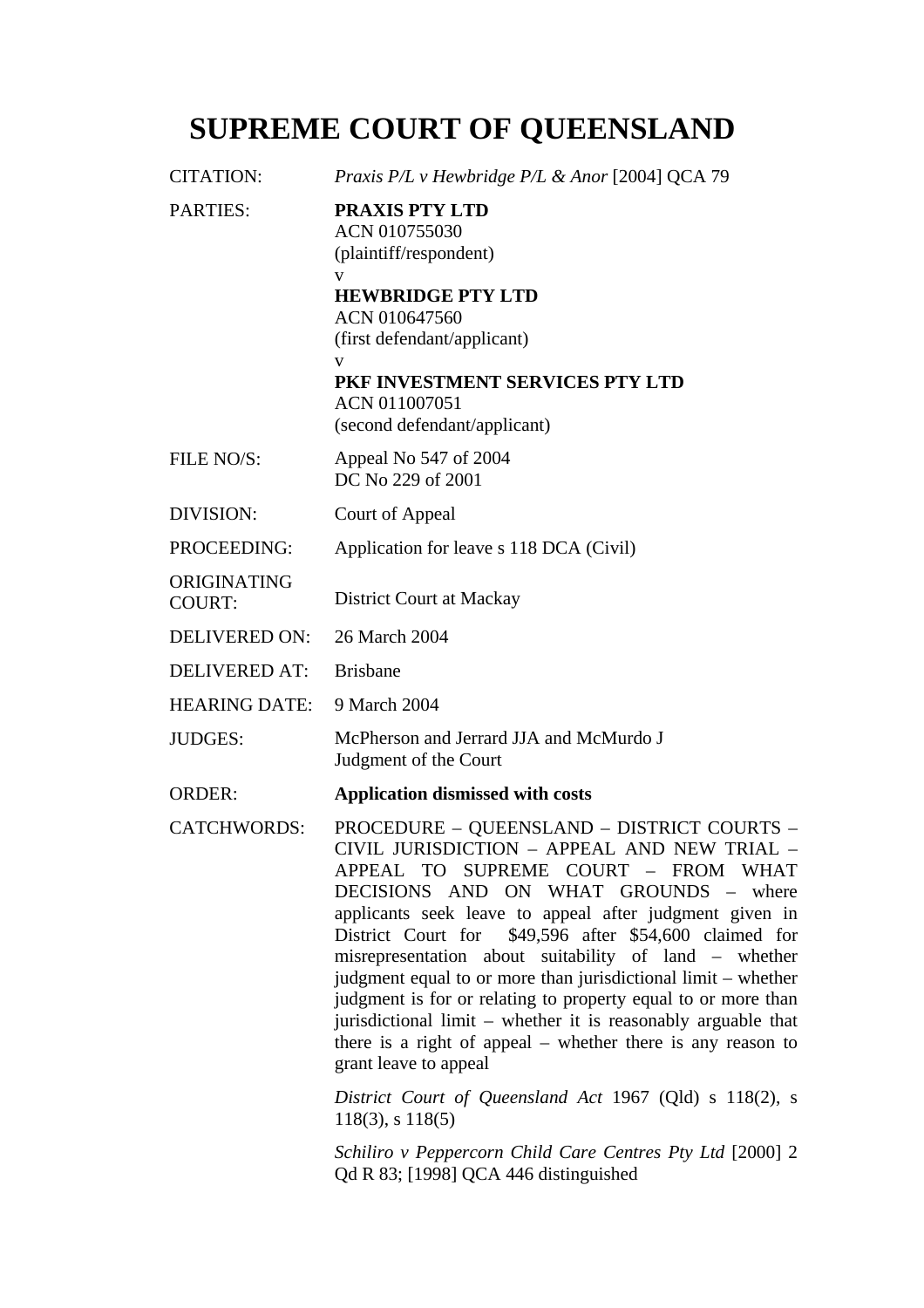| COUNSEL:    | G F Crow for the applicants<br>R W Morgan for the respondent                           |
|-------------|----------------------------------------------------------------------------------------|
| SOLICITORS: | Macrossan $\&$ Amiet (Mackay) for the applicants<br>McKays (Mackay) for the respondent |

- [1] **THE COURT:** This is an application for leave to appeal against a judgment given after a trial in the District Court at Mackay. The judgment was for a total amount of \$49,596 and was given on 24 December 2003. It has been assumed by the parties, no doubt correctly, that at that date the provisions of the recently amended s 118(2) of the *District Court of Queensland Act 1967* applied to this application. The amendment was effected by the *Justice and Other Legislation Amendment Act 2003* (Act no 77 of 2003), which took effect on 8 December 2003.
- [2] As amended at that date, s 118 provided, so far as material, that: "**(1)** …

 **(2)** A party who is dissatisfied with a final judgment of the District Court in its original jurisdiction may appeal to the Court of Appeal if the judgment -

- (a) is given for an amount equal to or more than the Magistrates Courts jurisdictional limit; or
- (b) relates to a claim for, or relating to, property that has a value equal to or more than the Magistrates Courts jurisdictional limit.

**(3)** A party who is dissatisfied with any other judgment of the District Court, whether in the court's original or appellate jurisdiction, may appeal to the Court of Appeal with the leave of that court.

**(4)** …

 **(5)** If it is reasonably arguable that a right of appeal under this section exists, the Court of Appeal may treat that circumstance as a ground for granting leave to appeal."

[3] Before that amendment, s 118(2) provided for an appeal by right from a final judgment of a District Court if the judgment -

"(a) is given -

- (i) for an amount equal to or more than the Magistrates Courts jurisdictional limit; or
- (ii) in relation to a matter at issue with a value equal to or more than the Magistrates Courts jurisdictional limit; or
- (b) involves directly or indirectly any claim, demand or question in relation to any property or right with a value equal to or more than the Magistrates Courts jurisdictional limit".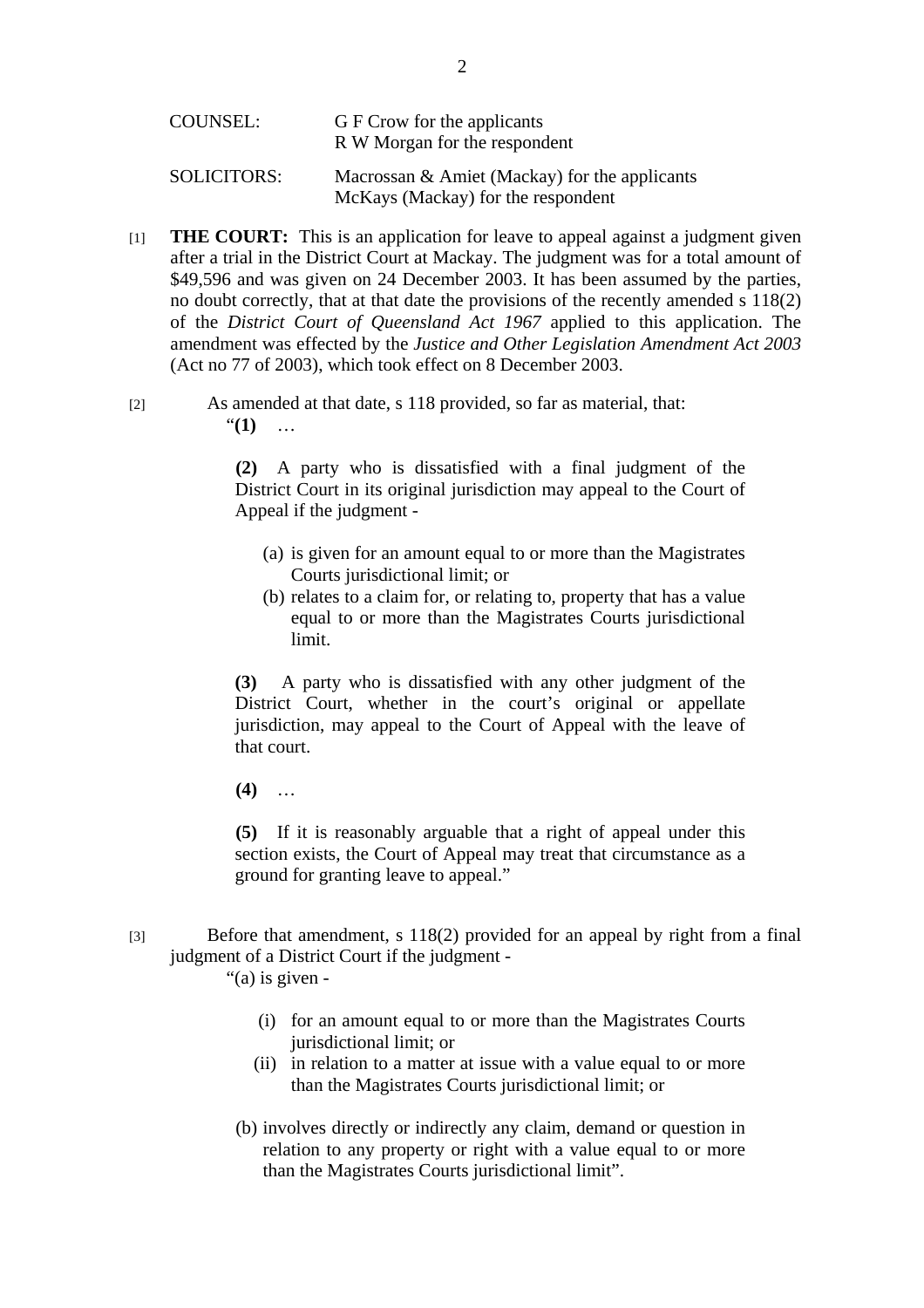The provisions, as they were then, of s  $118(2)(b)$  were based on s  $35(1)(b)$  of the *Judiciary Act 1903* (Cth) regulating appeals to the High Court from State Supreme Courts and ultimately on comparable rules governing appeals to the Privy Council. In a number of respects, however, those provisions were found not to afford sufficient guidance about the right to appeal in various circumstances. There were decisions of this Court, including *Schiliro v Peppercorn Child Care Centres Pty Ltd* [2000] 2 Qd R 83, in which the question was whether the amount claimed in the action might be the determining, or at least a relevant, factor in deciding whether an appeal existed under s 118(2)(b).

- [4] In the present case, the action in which judgment was given for the plaintiff, who is the respondent to this application, was for damages under s 53A(1)(b) of the *Trade Practices Act 1974* (Cth) arising out of conduct comprising the making of a false or misleading representation in connection with the sale of land, or in the promotion of that sale, concerning the characteristics of the land or the use to which it was capable of being put. The land was a vacant industrial allotment, which before the sale was owned by the first and second defendants (who together are the applicants before us) who in the pre-sale negotiations were acting through the agency of a Mr Neil Parkin. The learned judge found that, in the course of those negotiations, Mr Parkin represented to the plaintiff's managing director Mr Pallot that the land was suitable for a building of the type that Mr Pallot had in mind, and that the lot could be built on up to the boundary line with the adjoining allotment, which was or had been also owned or developed by the applicant defendants. In fact, there was an underground sewer pipe laid in incompletely compacted soil in the vicinity of the boundary; and the plaintiff had to expend money in installing concrete piles to stabilise the foundations of the building when it came to be constructed after the contract had been completed.
- [5] The amount of the damages awarded, for which the judgment of \$49,596 inclusive of interest<sup>1</sup> was given, represented the total cost of that work, which was less than the amount of \$54,600 plus interest which had been claimed by the plaintiff in the action. It was also less than the jurisdictional limit of \$50,000 applicable in the Magistrates Court that is referred to in s 118(2)(a) and (b) of the *District Court of Queensland Act 1967*. On that footing, the defendants need the leave of this Court to appeal against the judgment. But, it is submitted by Mr Crow of counsel for the applicant defendants, his clients are entitled to appeal as of right under s  $118(2)(b)$  of the amended Act. The application before us now has been brought to confirm that view of the provision or, if necessary, to obtain leave to appeal.
- [6] To bring themselves within s 118(2)(b), the defendants must show that the judgment sought to be appealed from "relates to a claim for, or relating to, property that has a value equal to or more than" \$50,000. As to that requirement, the applicants say it is satisfied here by the fact that the plaintiff's claim in the action was for \$54,600, and that that is sufficient to bring it within s 118(2)(b) even if the judgment ultimately given was for only \$49,596. It is argued, therefore, that the legislative amendment late last year had in that respect chosen to confirm the approach, which found favour in *Schiliro v Peppercorn Child Care Centres Pty Ltd*

 <sup>1.</sup> In calculating whether a judgment is given for an amount equal to or more than the Magistrates' Court jurisdictional limit, it is the judgment sum excluding interest and costs which is relevant: see *Van Riet v ACP Publishing Pty Ltd* [2004] 1 Qd R 194 at 200 [18]- [21] and 204 [45] - [46].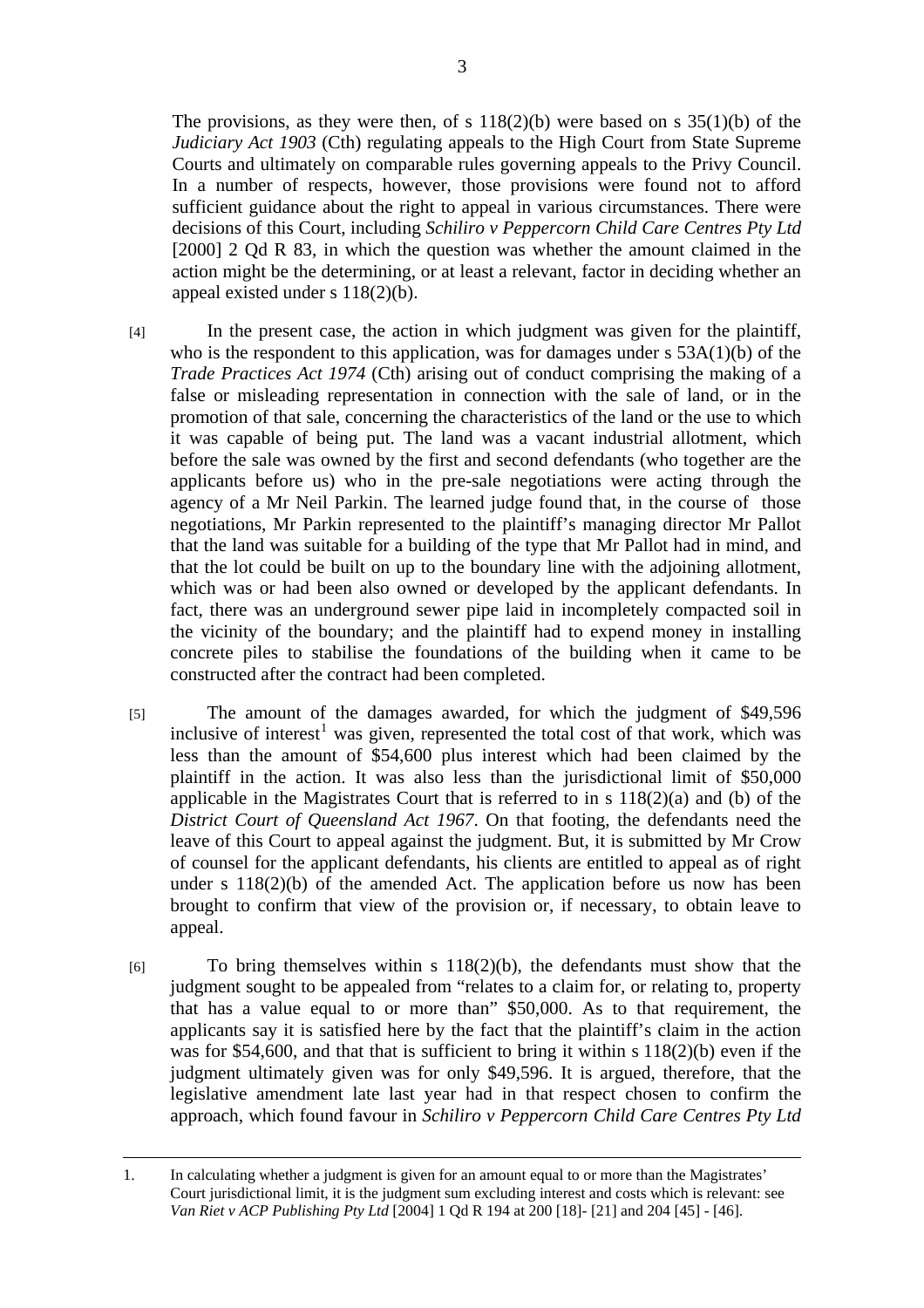[2000] 2 Qd R 83, of treating the amount claimed in the action as prima facie determinative of the existence of a right to appeal under s 118(2)(b) as it then stood.

- $\lceil 7 \rceil$  In our opinion, however, this is clearly not so. Section 118(2)(a), in a case to which it applies, makes the right to appeal depend on whether the judgment is for, or for more than, \$50,000, which is the relevant jurisdictional limit. As we have said, the judgment here does not satisfy that requirement. To make it appealable as of right under s 118(2)(b), the judgment must relate to a claim for, or relating to, property having a value equal to or more than \$50,000. As to that, the applicants say that the price for which the land was sold was \$157,500. It may be accepted that market price is the best evidence of value, although in the present case some discount might have to be made for the cost of the work required to put the land into usable condition. But, in any event, it was not the land that was being sued for, but the conduct or representation of the defendants' agent with respect to its characteristics or the use to which it could be put. In no sense was the land itself being claimed. It was not what the claim in the action was "for", as might perhaps have been the case if, for example, the proceedings had been for recovery of the land from someone wrongly in possession of it, or possibly for specific performance of the contract for sale of the land.
- [8] The criterion adopted in s  $118(2)(b)$  is concerned not with simple money claims in personal actions like the present, which can be measured by the amount recovered by the judgment; but primarily with claims for the recovery of land or other things *in specie* or their value in actions for detinue and the like. The legislative history of s 118 and its predecessor s 92 of the Act bears this out. It is true that s 118(2)(b) includes not only a claim "for" property having the value specified but also to a claim "relating to" property of that value. But the words "relating to", although susceptible on occasions of a wide interpretation, take their meaning and colour from the context in which they appear. An action under s 82 of the *Trade Practices Act* to recover the amount of the loss or damage caused by a contravention of s 53A of that Act is not, within the meaning of s 118(2)(b) of the *District Court of Queensland Act*, a claim relating to property even if the representation constituting the contravening conduct concerned property valued at more than \$50,000. If that were not so, a claim for damages itself insignificant in amount for a temporary or casual trespass to land worth millions of dollars would be appealable as of right under  $s 118(2)(b)$ . The same would apply, for instance, to slight damage inflicted on an unusually expensive motor car or other valuable property.
- [9] The appellants also rely on s 118(5) submitting that it is nevertheless "reasonably arguable" that a right of appeal under s 118(2)(b) exists, and that this Court should treat that circumstance as a ground for granting leave to appeal. We are, however, for the reasons already given, satisfied that it is not arguable that such a right of appeal exists here. Having once determined that s 118(2)(b) does not bear the interpretation contended for by the applicants, their contention ceases under s 118(5) to be arguable whether reasonably or otherwise.
- [10] The applicants have nevertheless persisted in contending that the judgment below was wrong in many and perhaps all respects, and that the defendants' prospects of succeeding in an appeal are good. We are, however, far from persuaded that this is so. There was evidence which the trial judge accepted, and on which he was entitled to act, that the representation sued on was made by or on behalf of the